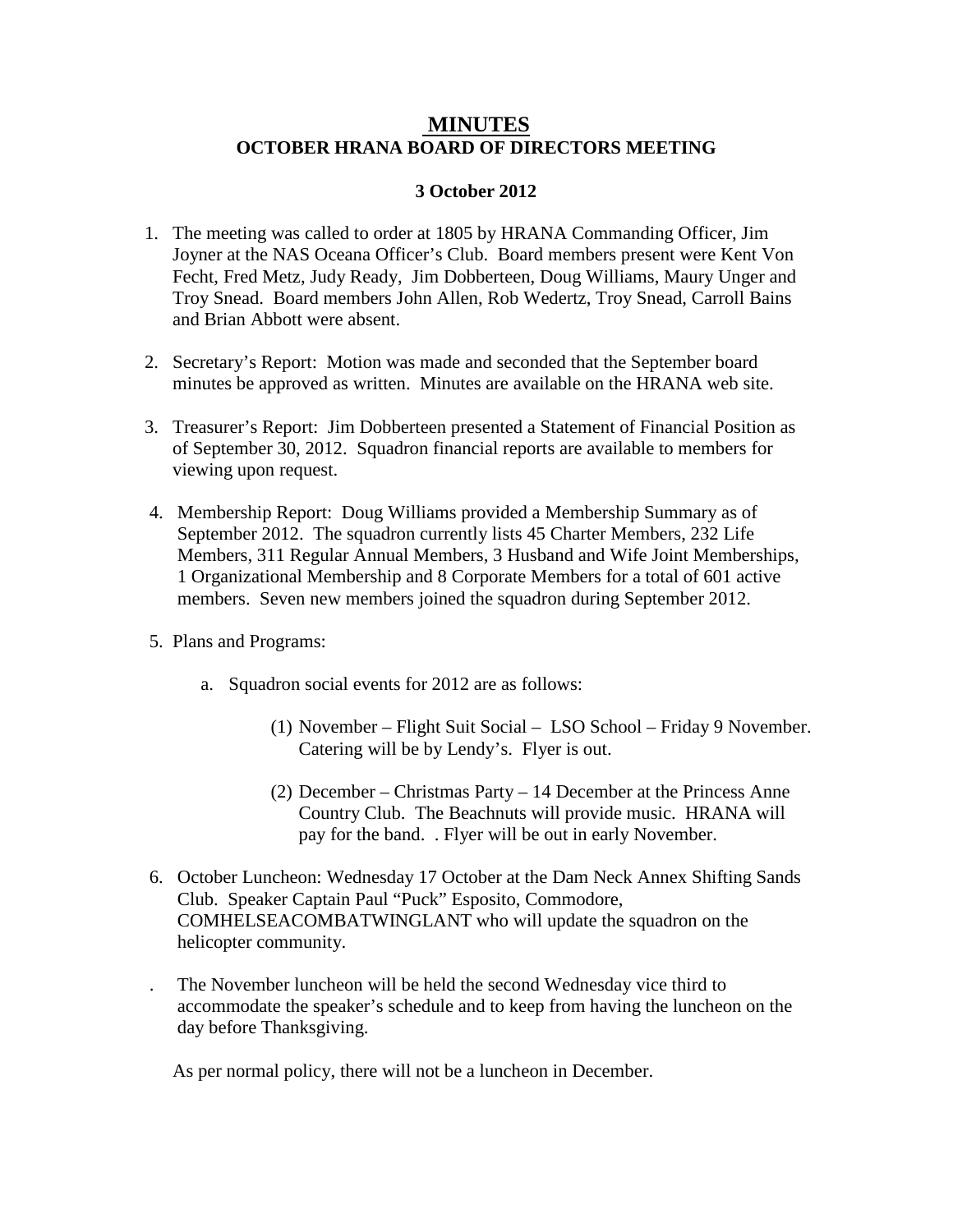- 7. PAO Report: Troy reported that he is submitting Wings of Gold articles on the September luncheon and the NAS Oceana POW/MIA Ceremony.
- 8. Monument Report: The Memorandum of Agreement between HRANA and the city will be signed. Fred reported that the service flags are due for replacement and will be taken down until the spring. The Eli and WWII statues need cleaning.
- 9. Old Business:
	- a. ANA Symposium: Fred Metz, John Allen, Fred Lewis and Jim Joyner will meet on Monday 8 October to develop a plan for the symposium. Commitees will be required to perform various functions. ANA will sponsor the symposium with HRANA hosting. Additional support will be sought from Navy League and Tailhook. The venue has not been selected.
	- b. 2012 Air Show Chalet: Kent provided a report based on information provided by Bobbi Lefavor. Industry support is not expected to be good in 2013. A discussion was held concerning possible actions that can be taken to offset the lack of industry support. The board decided that beginning in 2013, everyone including members will be asked to make a contribution when entering the chalet. In addition, those members expecting to invite guests will be required to notify HRANA in order to maintain a list of eligible people. This will only apply if the member does not plan to accompany the guests. A method to notify all members of these changes will be required.
	- c. Congressman Rigell Visit: Fred and Lurch briefly discussed the visit and stated the need for regular future visits...
	- d. Wings of Gold Letter: The letter has been sent and will appear in the next issue. The letter comments on current ANA priorities and their efforts to recruit more members.
	- e. Historical Air Park Aircraft Identification Plaques: Kent reported that this project is on hold until NASO can identify funding. Fred pointed out that we could use the write-ups used on the plaques at the Naval Air Museum in Pensacola.
	- f. Blue Blaster Reunion: The VFA-34 CO still plans to hold this event. When additional information is received it will be promulgated to the squadron.